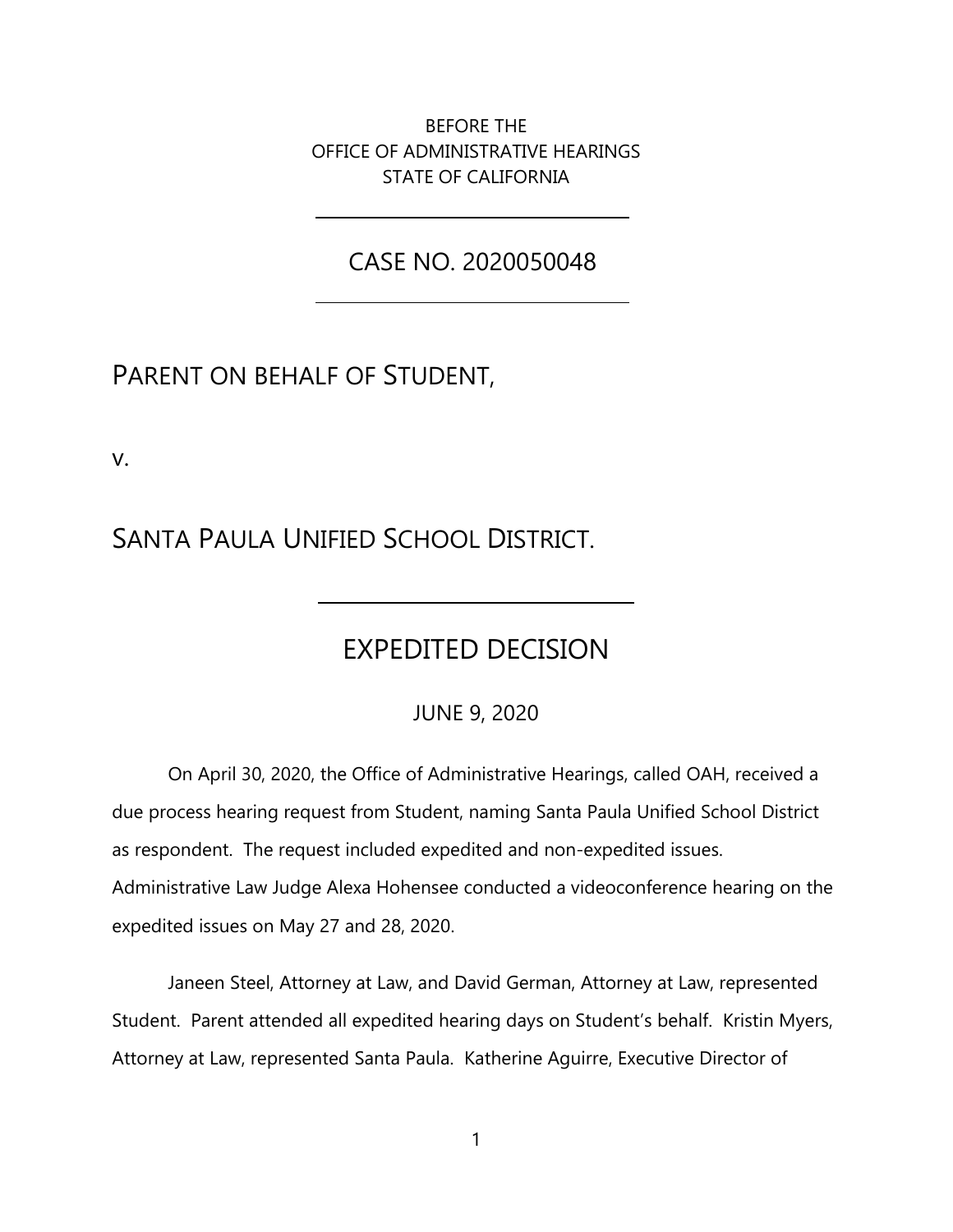Special Education for Santa Paula, attended all expedited hearing days on Santa Paula's behalf.

Written closing briefs on the expedited issues were filed on June 2, 2020. The record was closed, and the expedited matter was submitted on June 2, 2020.

### EXPEDITED ISSUES

- 1. Was Student's conduct reviewed at the January 16, 2019 manifestation determination review team meeting caused by, or have a direct and substantial relationship to, Student's disability; and
- 2. Was Student's conduct reviewed at the January 16, 2019 manifestation determination review team meeting the direct result of Santa Paula's failure to implement Student's individualized education program, called an IEP?

#### **JURISDICTION**

This hearing was held under the Individuals with Disabilities Education Act, its regulations, and California statutes and regulations. (20 U.S.C. § 1400 et. seq.; 34 C.F.R. § 300.1 (2006) et seq.; Ed. Code, § 56000 et seq.; Cal. Code Regs., tit. 5, § 3000 et seq.) The main purposes of the Individuals with Disabilities Education Act, referred to as the IDEA, are to ensure:

- all children with disabilities have available to them a free appropriate public education that emphasizes special education and related services designed to meet their unique needs and prepare them for further education, employment and independent living, and
- the rights of children with disabilities and their parents are protected. (20 U.S.C. § 1400(d)(1); See Ed. Code, § 56000, subd. (a).)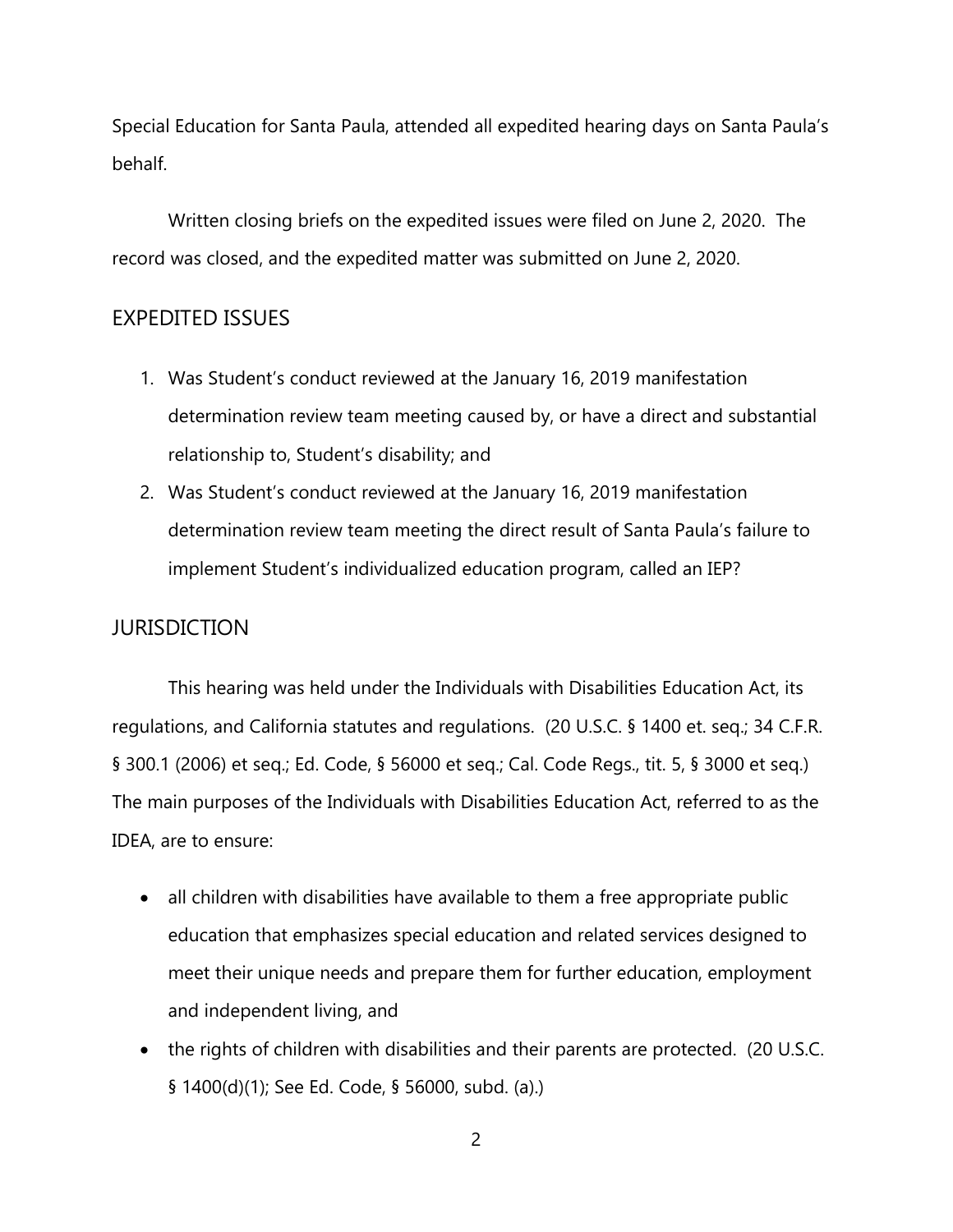The IDEA affords parents and local educational agencies the procedural protection of an impartial due process hearing with respect to any matter relating to the identification, assessment, or educational placement of the child, or the provision of a free appropriate public education, referred to as FAPE, to the child. (20 U.S.C. § 1415(b)(6) & (f); 34 C.F.R. § 300.511; Ed. Code, §§ 56501, 56502, and 56505; Cal. Code Regs., tit. 5, § 3082.) The party requesting the hearing is limited to the issues alleged in the complaint, unless the other party consents, and has the burden of proof by a preponderance of the evidence. (20 U.S.C. § 1415(f)(3)(B); Ed. Code, § 56502, subd. (i); Schaffer v. Weast (2005) 546 U.S. 49, 57-58, 62 [126 S.Ct. 528, 163 L.Ed.2d 387]; and see 20 U.S.C. § 1415(i)(2)(C)(iii).) Student had the burden of proof on the issues. The factual statements in this Expedited Decision constitute the written findings of fact required by the IDEA and state law. (20 U.S.C. § 1415(h)(4); Ed. Code, § 56505, subd. (e)(5).)

Parents and school districts may request an expedited due process hearing of claims based upon an appeal of a manifestation determination. (20 U.S.C. § 1415(k)(3).) An expedited hearing must be conducted within 20 school days of the date an expedited due process hearing request is filed, and a decision must be rendered within 10 school days after the hearing ends. (20 U.S.C. § 1415(k)(4)(B); 34 C.F.R. § 300.532(c)(2).)

Student was 15 years old at the time of hearing. Student resided with Parent within Santa Paula's geographic boundaries at all relevant times. At the time of the June 16, 2019 manifestation determination, Student was in middle school at Santa Paula and eligible for special education under the eligibility category of Specific Learning Disability.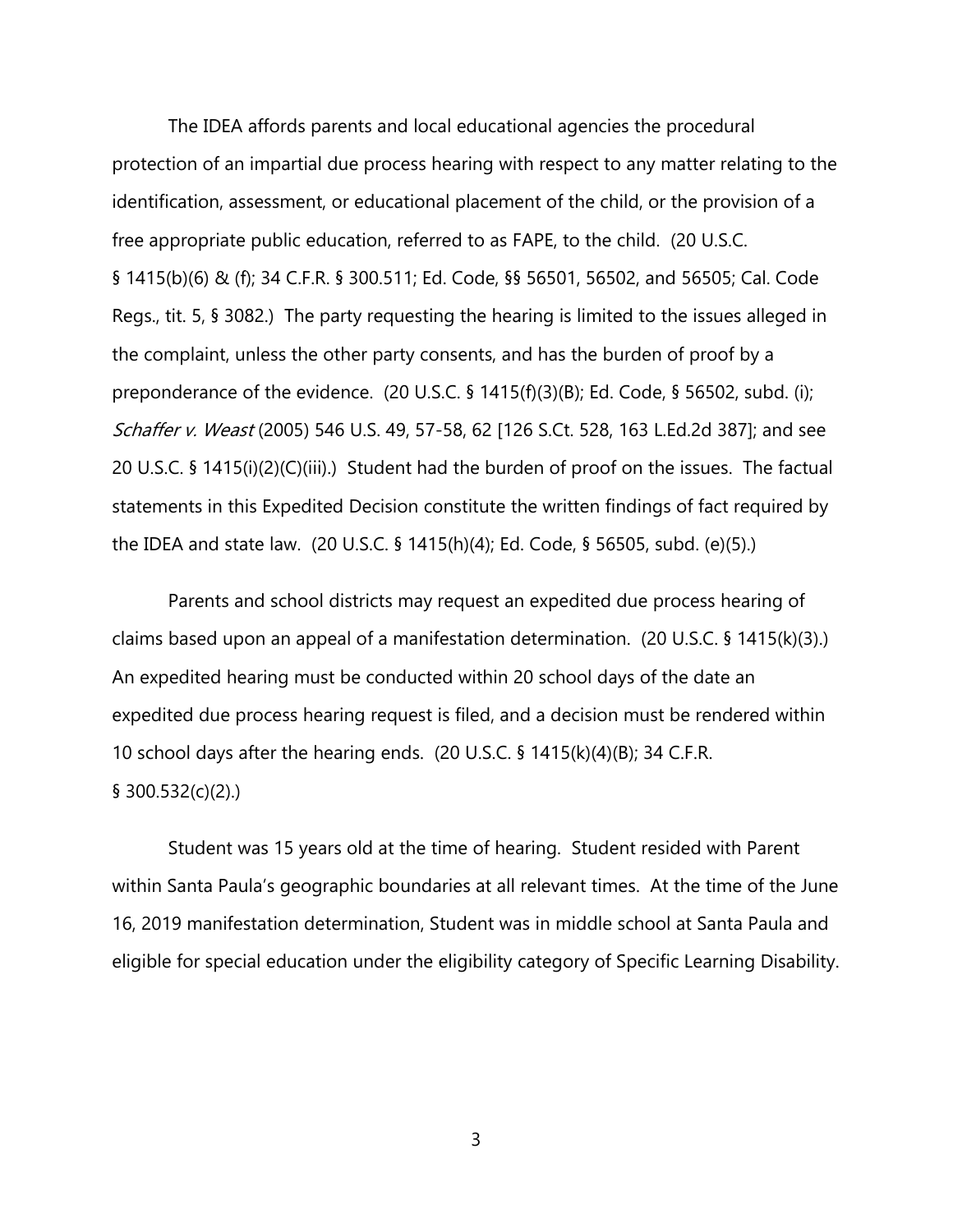# ISSUE 1: WAS STUDENT'S CONDUCT REVIEWED AT THE JANUARY 16, 2019 MANIFESTATION DETERMINATION REVIEW TEAM MEETING CAUSED BY, OR HAVE A DIRECT AND SUBSTANTIAL RELATIONSHIP TO, STUDENT'S DISABILITY?

Student contends that Santa Paula erred when it determined at the January 16, 2019 IEP team meeting that Student's assault of another student was not a manifestation of her disability. Student argues that the behavior for which she was disciplined, a physical fight with a peer, was caused by or had a direct and substantial relationship to her diagnosed social emotional dysfunction.

Santa Paula contends that it properly conducted a meaningful review, and that its determination was correct. It contends that Student's history of fighting at school supports the January 16, 2019 IEP team's decision that Student's assaultive conduct was not a manifestation of her disability.

The analysis of Issue 1 takes place at an intersection of three important principles of the IDEA. One, that a child with a disability is entitled to an appropriate education that meets all of the child's unique educational needs. Two, that a child's disability may include characteristics of multiple eligibility categories, and the eligibility category is unimportant so long as all educational needs are met. And three, that a child with a disability should not be unduly disciplined for behavior that is a manifestation of their disability.

First and foremost, the IDEA requires that a child eligible for special education be provided access to specialized instruction and related services that are individually designed to provide educational benefit through an IEP reasonably calculated to enable a child to make progress appropriate in light of the child's circumstances. (Board of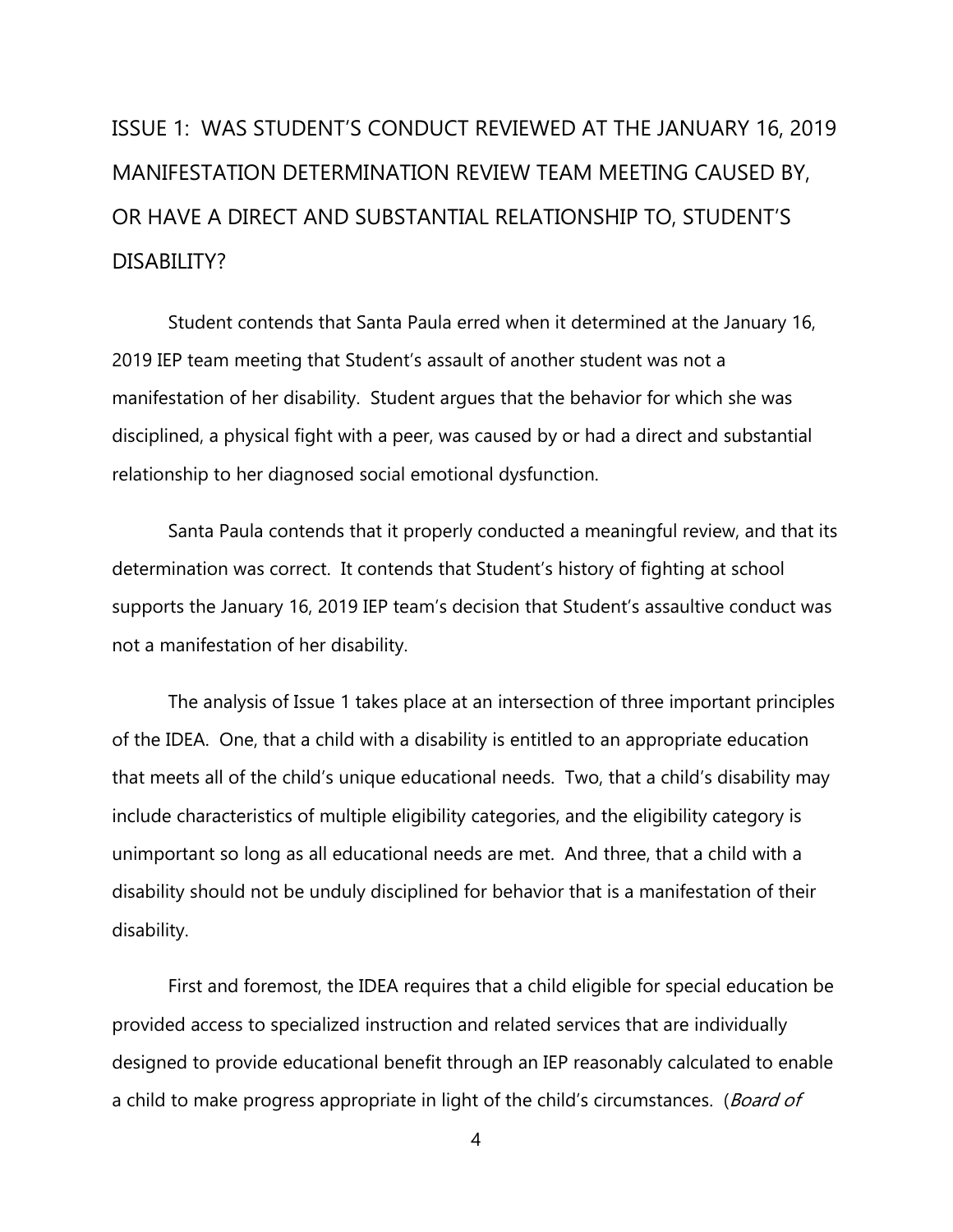Education of the Hendrick Hudson Central School Dist. v. Rowley (1982) 458 U.S. 176, 201-204; Endrew F. v. Douglas County School Dist. RE-1 (2017) 580 U.S. \_\_\_ [137 S.Ct. 988, 1000].) A child's unique educational needs are to be broadly construed to include the child's academic, social, health, emotional, communicative, physical and vocational needs. (Seattle Sch. Dist. No. 1 v. B.S. (9th Cir. 1996) 82 F.3d 1493, 1500, citing H.R. Rep. No. 410, 1983 U.S.C.C.A.N. 2088, 2106.)

Secondly, the IDEA does not require that a child be placed in the most accurate eligibility category, or to be limited to one eligibility category. It requires that each child who has a disability listed in the IDEA and who, by reason of that disability, needs special education and related services, be regarded as a child with a disability. (20 U.S.C. § 1412(a)(3)(B); Ed. Code, § 56301, subd. (a).) The IDEA's overarching substantive goal is to ensure that all children with disabilities have available to them a FAPE designed to meet their unique needs. (20 U.S.C. § 1400(d)(1)(A); Forest Grove School Dist. v. T.A. (2009) 557 U.S. 230, 244-245.) Children with disabilities would be disadvantaged if they had to select one eligibility category to the exclusion of others. (*E.M. v. Pajaro Valley* Unified Sch. Dist. (9th Cir. 2014) 758 F.3d 1162, 1174-1175 (E.M.).)

Limiting a child with a disability to a particular label creates the possibility that the child may be denied special education benefits not because the child did not qualify for those benefits, but because a school district selected one category and barred consideration of others. (*E.M., supra*, 758 F.3d at p. 1175.) The Ninth Circuit has deferred to the U.S. Department of Education's interpretation of the IDEA that the consideration of a child's condition under only one possible category of disability, when more than one might apply, elevates a myopic concern with the child's specific classification over determining the child's actual educational needs. (*E.M., supra*, 758 F.3d at p. 1173, citing *Heather S. v. Wisconsin* (7th Cir. 1977) 125 F.3d 1045, 1055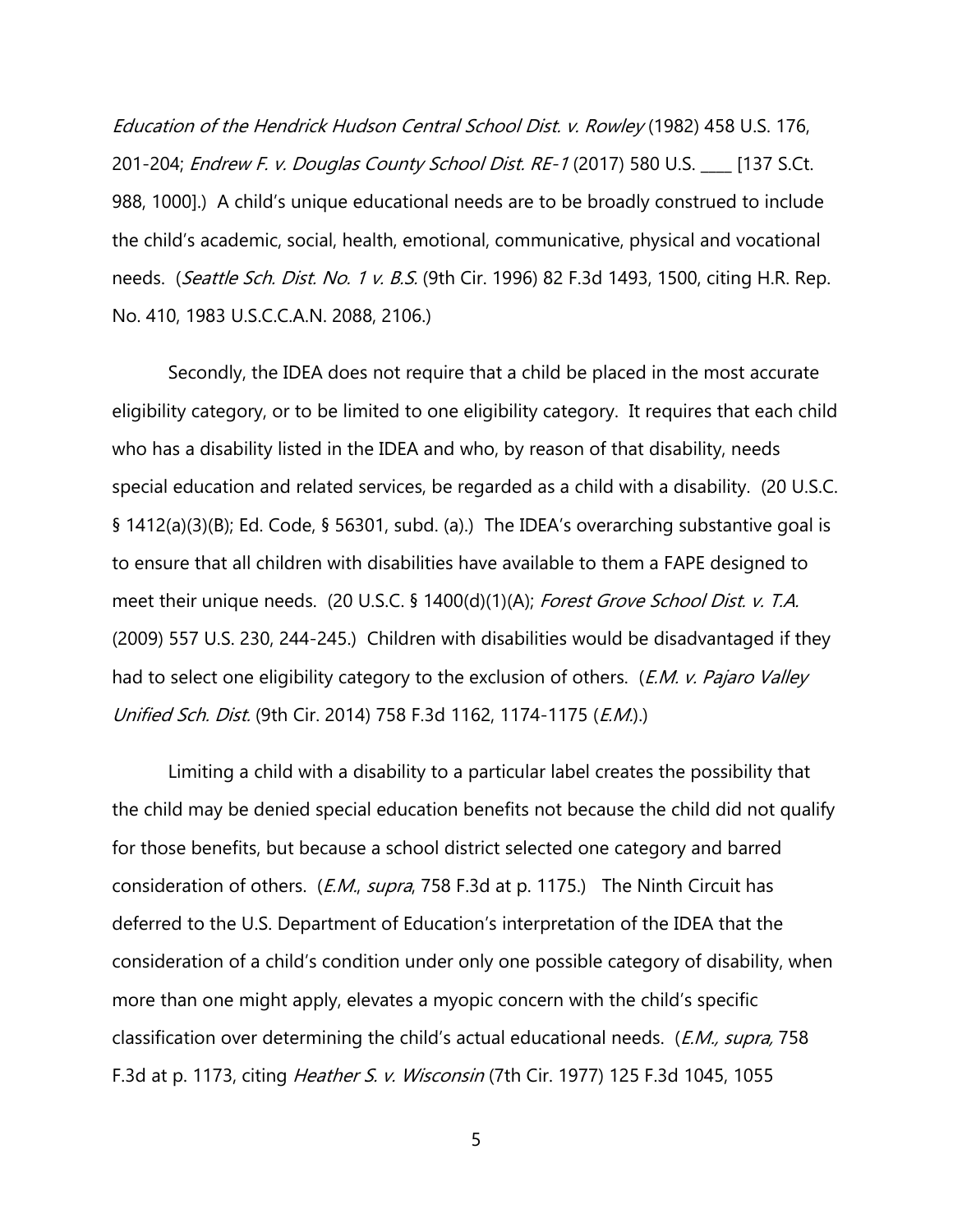(*Heather S.*).) The Department of Education has advised that a child's entitlement is not to a specific disability classification, but to a free appropriate public education. (Letter to Fazio (Office of Special Education Programs 1994) 21 IDELR 572, 21 LRP 2759.)

In *Heather S.*, the parties disputed the appropriate eligibility categories for a student whose disability was hard to characterize. In reasoning directly applicable here, the Court of Appeals declined to settle the dispute:

In any event, whether Heather was described as cognitively disabled, other health impaired, or learning disabled is all beside the point. The IDEA concerns itself not with labels, but with whether a student is receiving a free and appropriate education. A disabled child's individual education plan must be tailored to the unique needs of that particular child. (Citation.) In Heather's case, the school is dealing with a child with several disabilities, the combination of which in Heather make her condition unique from that of other disabled students. The IDEA charges the school with developing an appropriate education, not with coming up with a proper label with which to describe Heather's multiple disabilities.

(*Heather S., supra*, 125 F.3d at p. 1055.) The very purpose of categorizing disabled students is to try to meet their educational needs, it is not an end to itself. (Pohorecki v. Anthony Wayne Local School Dist., (N.D. Ohio 2009) 637 F.Supp.2d 547, 557.)

Lastly, the IDEA has put in place specific protections for children with disabilities facing discipline. (20 U.S.C. 1415(k) (Section 1415(k)).) The IDEA prohibits expulsion of a student with a disability for conduct that is a manifestation of the student's disability. (20 U.S.C. § 1415(k); 34 C.F.R. 300.530, et seq.; Doe v. Maher (9th Cir. 1986) 793 F.2d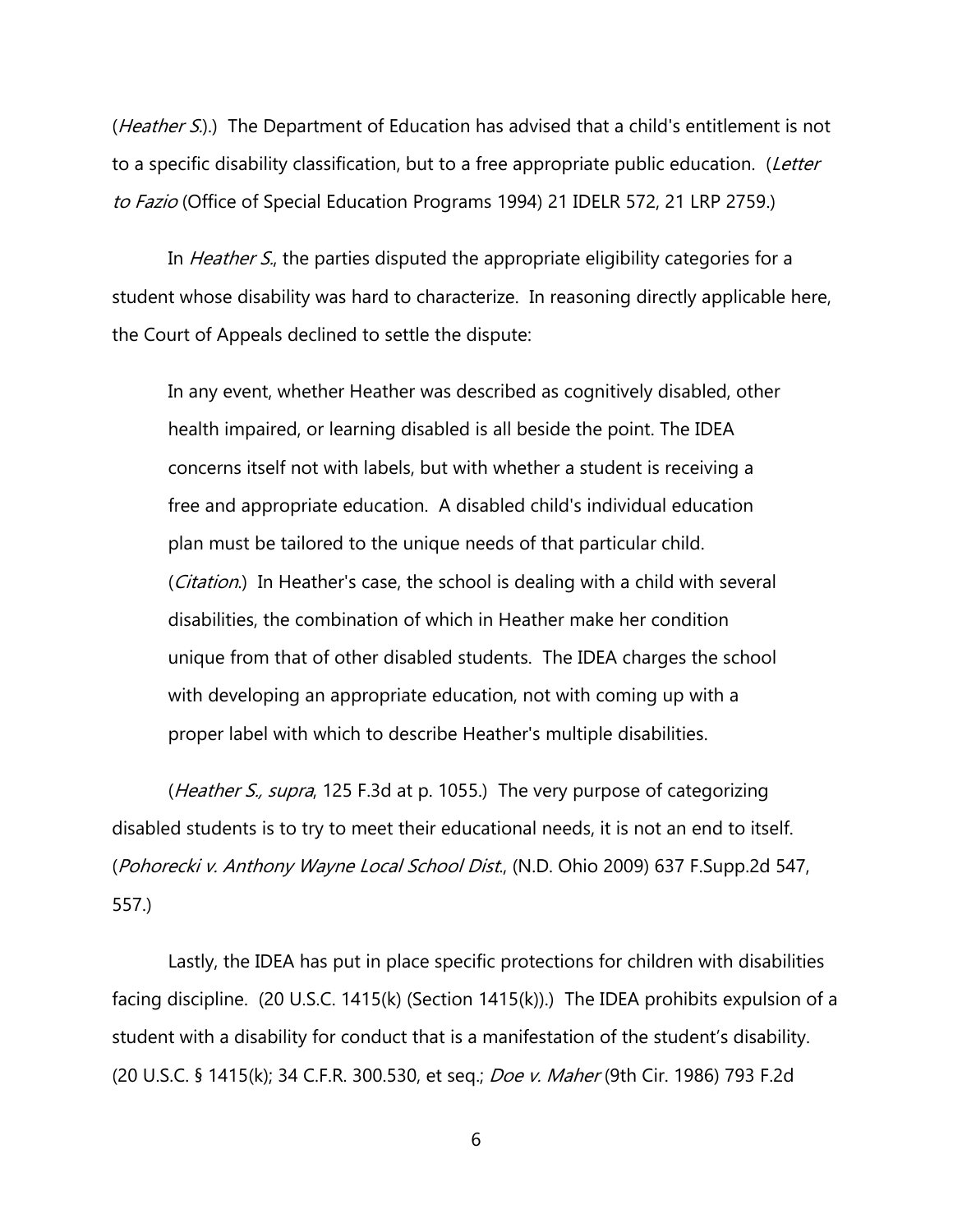1470, 1482, affd., *sub nom., Honig v. Doe* (1988) 484 U.S. 305 (*Maher*).) Different disciplinary procedures may apply under special circumstances, such as where a child with a disability brings a weapon to school, or inflicts serious bodily injury on another person at school. (20 U.S.C. § 1415(k)(1)(G).) There was no evidence that Student used a weapon or inflicted serious bodily injury on anyone, or that any other special circumstances applied.

When a school district seeks to discipline a child with a disability for violating a code of student conduct, it must convene a meeting to determine whether the child's conduct was a manifestation of the child's disability. (20 U.S.C. § 1415(k); 34 C.F.R. § 300.530.) This is known as a manifestation determination. (20 U.S.C. § 1415(k)(1)(E).) A manifestation determination must be made by the school district, the parent, and relevant members of the IEP team as determined by the parent and the school district. (20 U.S.C. § 1415(k)(1)(E)(i); 34 C.F.R. § 300.530(e)(1) & (h); Assistance to States for the Education of Children with Disabilities and Preschool Grants for Children with Disabilities, 71 Fed. Reg. 46540, 46720 (Aug. 14, 2006) (Comments on 2006 Regulations).)

Conduct is a manifestation of the student's disability if the conduct was caused by, or had a direct and substantial relationship to, the child's disability, or if the conduct was the direct result of the school district's failure to implement the student's IEP. (34 C.F.R. § 300.530(e)(1) & (2).)

The manifestation determination team analyzes the child's behavior as demonstrated across settings and across times. (Comments to 2006 Regulations, supra, 71 Fed. Reg. 46720.) All relevant information in the student's file, including the IEP, observations of teachers, and any relevant information from the parents, must be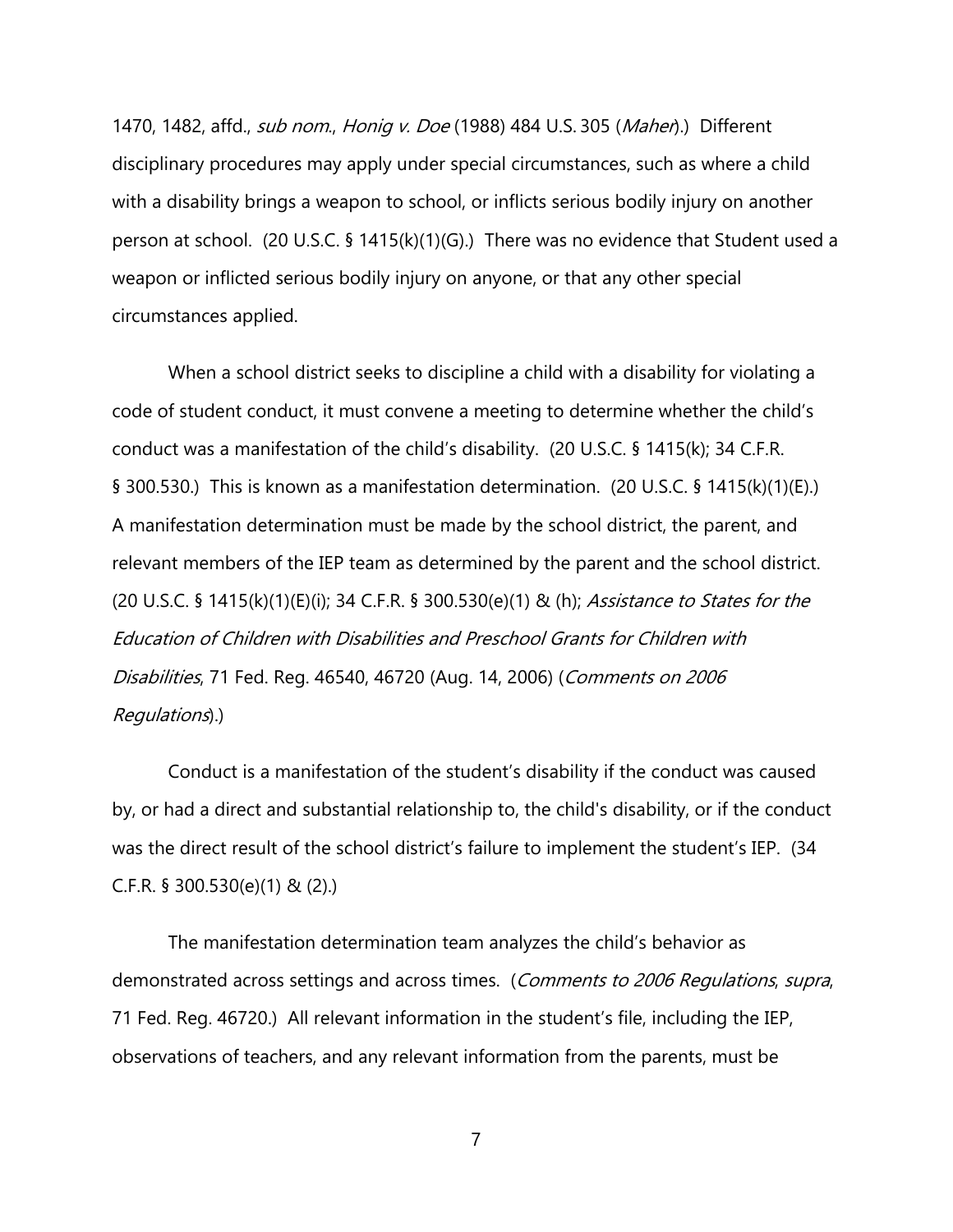reviewed as part of the manifestation determination process. (20 U.S.C. § 1415(k)(1)(E); 34 C.F.R. § 300.530(e)(1); *Comments to 2006 Regulations, supra*, 71 Fed. Reg. 46720.)

The Department of Education has taken the position that there is nothing in IDEA or its implementing regulations that limit a manifestation determination review to only the disability that served as the basis for the eligibility determination. (Letter to Yudien (OSEP 2004) 39 IDELR 242.) It reasoned that given that the review process included consideration of all relevant information, including evaluation and diagnostic results, information supplied by the parents, observations of the child, and the child's current IEP and placement, the manifestation determination review could include consideration of a previously unidentified disability of the child and of the antecedent to the behavior that is subject to discipline. (*Ibid.,* quoting 64 Fed. Reg. 12625 (March 12, 1999).) Although Letter to Yudien referred to an earlier version of the law, the same reasoning would apply to the current statute and regulations, and would be consistent with the Ninth Circuit's directive that school districts consider all of the educational needs of a child with a disability, without limitation by eligibility category, when making decisions that affect the child's education.

If the manifestation determination team determines the conduct is not a manifestation of the student's disability, or is not due to the failure to implement the student's IEP, then the school district may use relevant disciplinary procedures to address the incident in the same way as they would be applied to non-disabled students. (20 U.S.C. § 1415(k)(1)(C); 34 C.F.R. § 300.530(c); see *Maher, supra*, 793 F.2d at p. 1482.)

A parent of a special education student who disagrees with the manifestation determination may appeal the decision by requesting an expedited due process hearing. (20 U.S.C. § 1415(k)(3)(A); 34 C.F.R. 300.532(a) & (c).)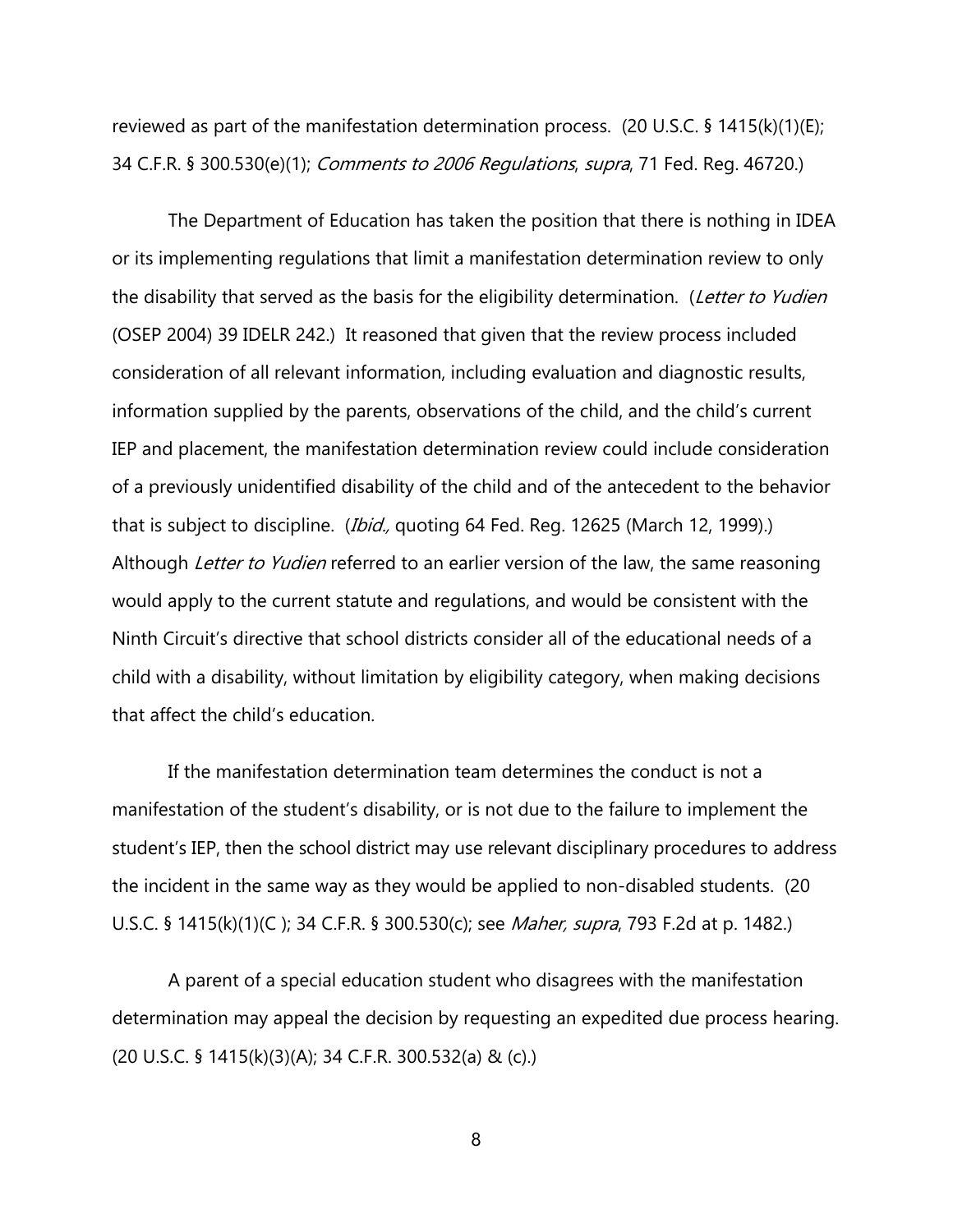The following information was available to the manifestation determination review team either through school records, from Student's teachers, or Parents.

Student was identified in 2017 as eligible for special education under the qualifying category of Specific Learning Disability, due to a discrepancy between Student's cognitive ability and achievement in math and language arts, and attention processing deficits. Her IEPs included academic goals, and offered specialized academic instruction and accommodations to support those goals. However, Student also had a history of family disruption, personal trauma, and difficulty expressing anger.

Student attended sixth grade in middle school at Santa Paula for the 2017-2018 school year, where she earned a reputation for fighting. By the end of the school year, Student had been suspended multiple times for assaulting other students, and had missed days of instruction as a result. In March 2018, Santa Paula initiated an educationally-related social emotional services assessment, called an ERSES assessment.

At the annual review of Student's IEP on May 4, 2018, the ERSES assessment had not yet been completed, but the IEP team determined that Student's behavior interfered with learning and identified social emotional functioning as an area of need. The IEP team developed a social emotional goal for Student to state anger rather than using physical violence. The baseline for that goal, Goal 4, stated that Student used physical violence because she could not verbally express anger. Goal 4 designated multiple adults, including Student's special education teacher, general education teacher, case manager, and a therapist, to assist Student in learning to use words instead of fighting. The May 4, 2018 IEP also offered Student 30 minutes weekly of counseling services in support of Goal 4.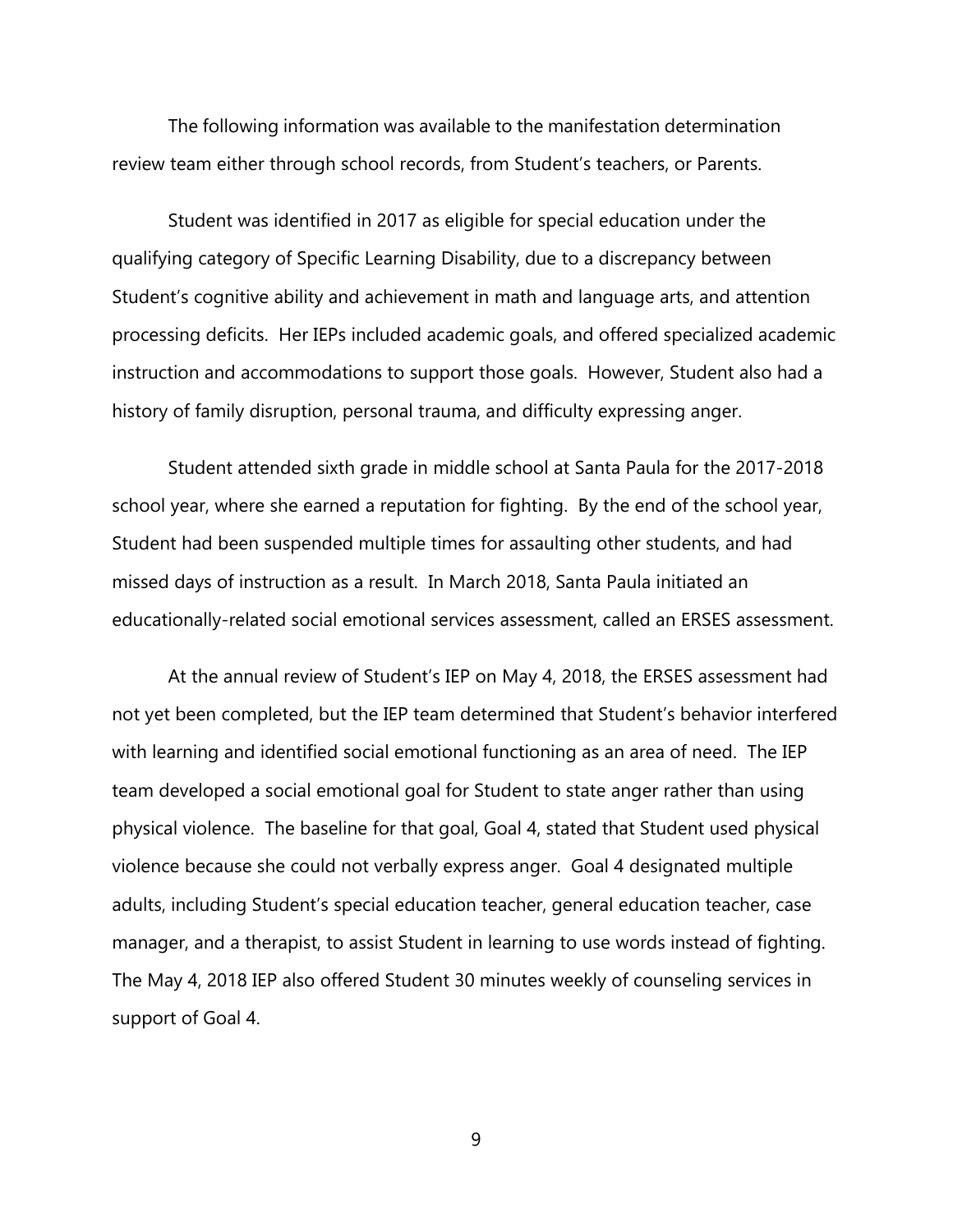Student began the 2018-2019 school year in the Fillmore Unified School District. Fillmore completed the ERSES assessment and reviewed it at a September 9, 2018 IEP team meeting. The ERSES assessor did not find that Student qualified for ERSES counseling, but recommended that Student receive therapy on campus from a community agency. The IEP noted that Student was exhibiting signs of depression, but the team wanted to wait a few weeks to see if further assessment was necessary. The team agreed to meet in late October to develop a behavior intervention plan. Parent consented to the September 26, 2018 IEP, which did not change the May 4, 2018 IEP and continued Student's services, including 30 minutes of weekly individual counseling.

Before the scheduled October meeting, Student was suspended three times, for participating in a physical altercation, vaping, and for injuring another student. Fillmore held an IEP team meeting on October 4, 2019, to determine if Student's behavior was a manifestation of her disability. The October 4, 2018 manifestation determination IEP does not contain notes of the meeting, but documents that the team did not find Student's conduct to be a manifestation of her disability. However, the team did develop a positive behavior intervention plan and added it to Student's IEP.

The behavior plan noted that when Student felt slighted by a peer, she would verbally confront them, which could lead to fights. It proposed that Student replace that behavior by using positive self-talk and decision making skills to avoid confrontation or by asking an adult for help. The plan would be implemented in counseling, where Student would learn positive self-talk and decision making skills. Student was to receive specific praise from her teachers and the school psychologist for effective decision making and conflict avoidance or for asking for help. The behavior plan was expressly noted to be in support of Student's social emotional Goal 4. The October 4, 2018 IEP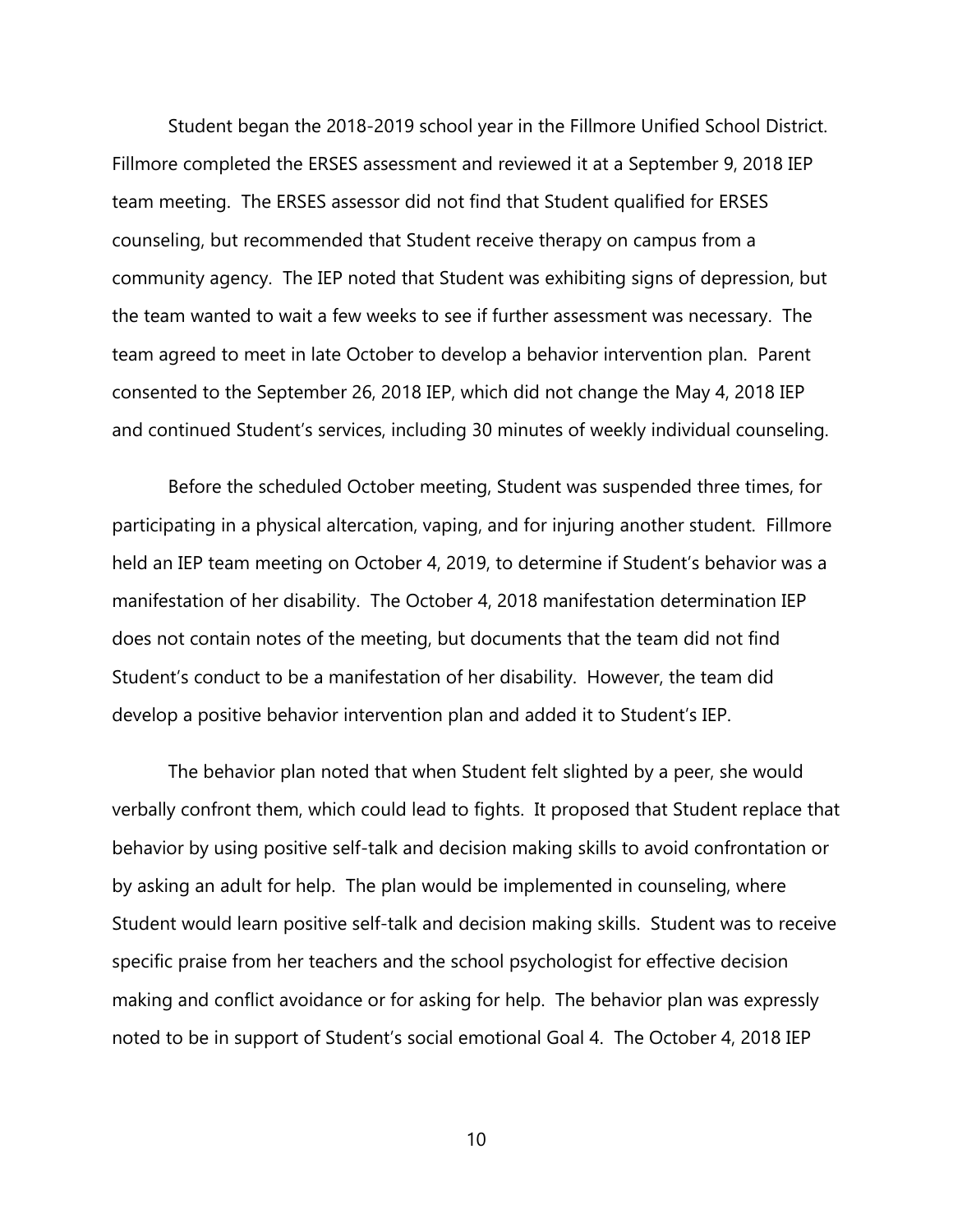document admitted into evidence did not have Parent's signature consenting to implementation of the IEP or the behavior intervention plan.

Student returned to middle school at Santa Paula in mid-November 2018. Santa Paula was aware of the ERSES assessment that had been reviewed by Fillmore, and had copies of the September and October 2018 IEPs. Santa Paula continued to implement the May 4, 2018 IEP, and there was no evidence that Santa Paula sought Parent's consent to the October 4, 2018 IEP and its behavior intervention plan. Within two weeks, Student was suspended for assaulting another student.

A manifestation determination IEP team meeting was held on January 16, 2019, with expulsion proposed because Student violated a code of student conduct by causing, attempting, or threatening physical injury to another student. The team reviewed the May 4, 2018 IEP, and the IEPs from Fillmore. Santa Paula school psychologist Begonia Weslow informed the team that Ventura County Behavioral Health had been providing therapy to Student, and had recently given Student a primary diagnosis of Disruptive Behavior Not Otherwise Specified, and a secondary diagnosis of Adjustment Disorder with Mixed Anxiety and Depressive Mood. However, the Santa Paula IEP team members disregarded Student's social emotional functioning and recent mental health diagnoses, and limited their determination to whether Student's conduct was a manifestation of her specific learning disability. They found that Student's conduct was not related to the discrepancy between her cognitive ability and academic achievement, and so was not a manifestation of her disability. The IEP also documented, by a checked box, that the team found Student's behavior not to be a result of Santa Paula's failure to implement her IEP.

Psychologist Weslow generated a report of the manifestation determination findings at the January 16, 2019 meeting. It contained a recommendation that: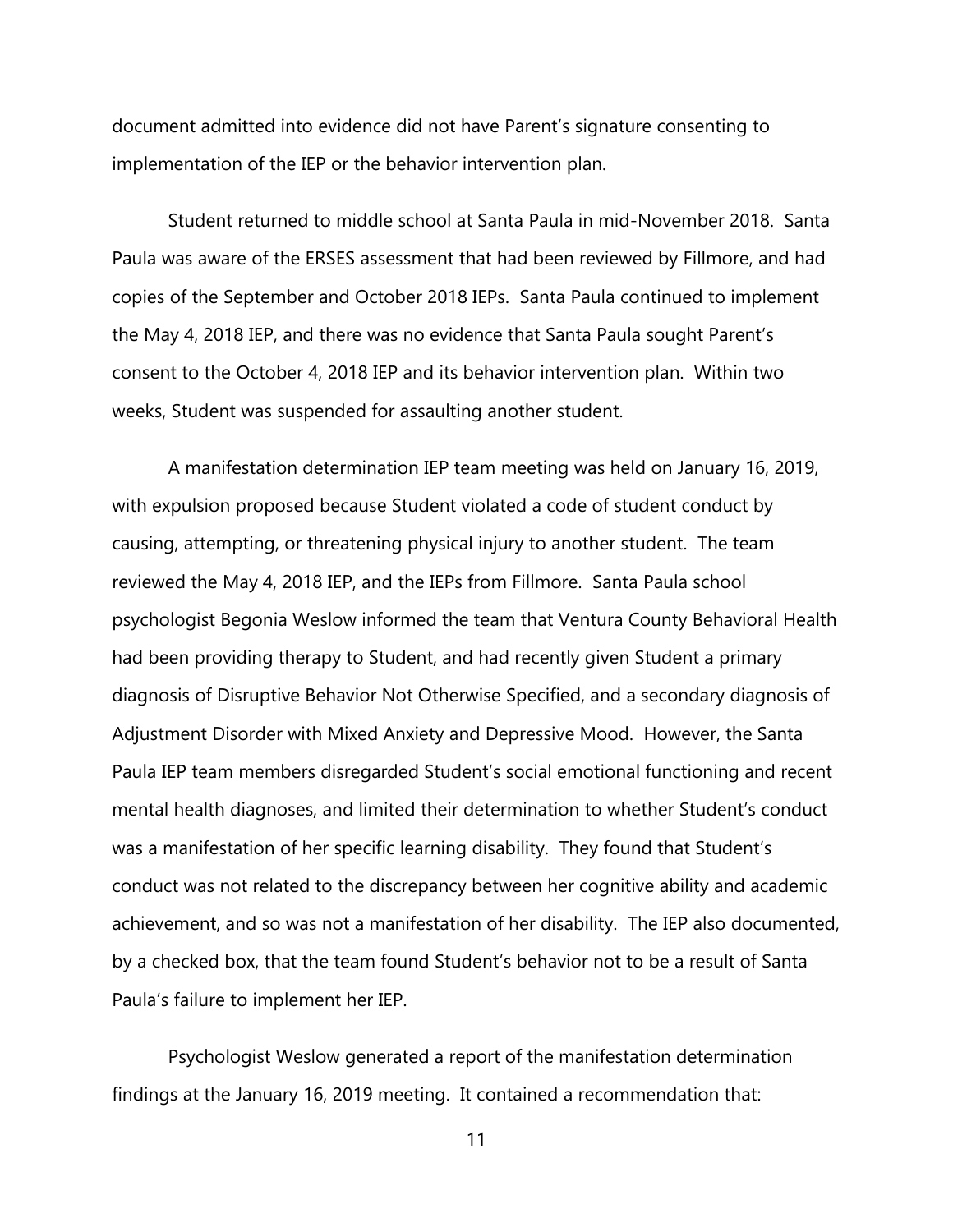…[G]iven the recent diagnosis of Disruptive Behavior NOS [Not Otherwise Specified] and Adjustment Disorder with Mixed Anxiety and Depressed Mood given by VCBH it is recommended that additional testing be completed to determine if [Student] meets any other special education criteria that may explain her current behavior.

At the IEP team meeting, Ms. Weslow did not recommend that the manifestation determination be delayed pending further assessment, and the IEP team did not delay its determination. Student was placed at home on independent study pending expulsion proceedings.

The evidence overwhelmingly demonstrated that an analysis by the January 16, 2019 IEP team of Student's behavior across settings and across times would have established that Student's disability included diagnosed social emotional dysfunction that manifested in physical altercations with her classmates.

The January 16, 2019 IEP team had abundant relevant information, including teacher observations, regarding Student's history of fighting. Student's seventh grade physical education teacher, Kimberly Cooper, testified that she knew Student had been in fights in sixth grade. Student's case manager, Sydney Gomez, who provided Student with specialized instruction in math, recalled that although she only saw Student a few times in Fall 2018, she had already had conversations with Student about fighting and counseled Student to stay away from people she didn't get along with. The middle school's seventh grade school counselor, Maricruz Valle, admitted being aware that in sixth grade Student had been intermittently referred by teachers to counseling for behavior concerns.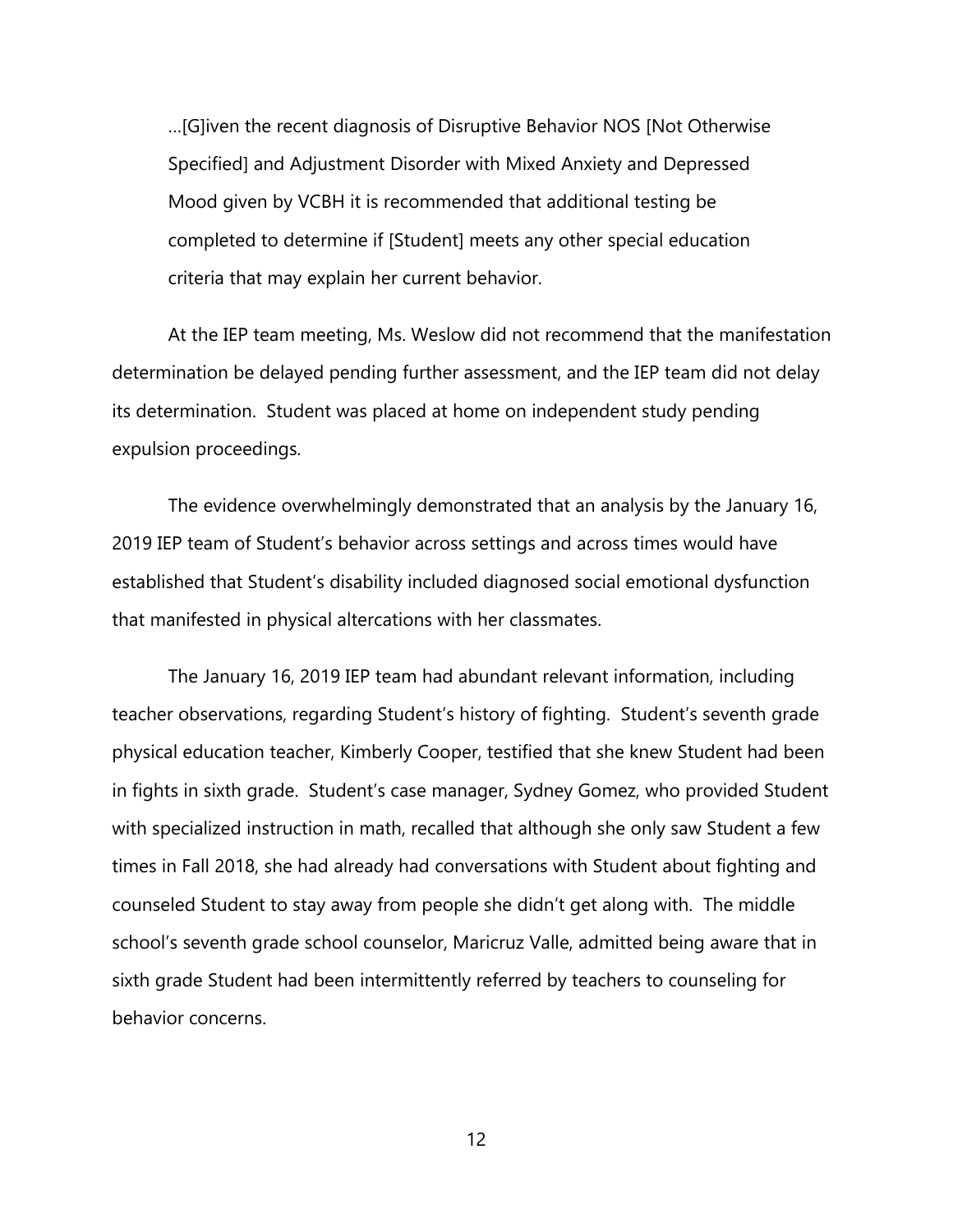If there was any doubt about whether Student's behavior was disability based, there was a plethora of documentation in Student's educational file that she initiated fights due to poor social emotional functioning. Santa Paula's May 4, 2018 IEP team added Goal 4 to address Student's social emotional needs, which goal expressly addressed fighting with peers. Student only had four annual goals, so one quarter of her identified areas of educational need was in the social emotional realm, and directly related to her inability to express anger in words rather than physical violence. Santa Paula had initiated the ERSES assessment of Student's need for educationally related social emotional support in March 2018. Although the assessment was completed and reviewed by Fillmore, and Student did not qualify for county mental health services, the September 26, 2018 IEP contained a recommendation that Student receive on campus therapy from a community agency for social emotional support. The October 4, 2018 IEP added a behavior intervention plan to address Student fighting with peers, stating that it was expressly in support of Goal 4, a social emotional goal. Ms. Gomez opined at hearing that goals directly reflect a student's disability, and presumably would have held the same opinion at the January 16, 2019 IEP. The January 16, 2019 IEP team was also informed that Student had been diagnosed in October 2018 with Disruptive Behavior and Adjustment Disorder, and was receiving therapy from a community mental health provider. Ms. Gomez acknowledged at hearing that Student's assaultive behavior was consistent with Student's mental health diagnoses.

Most tellingly, the manifestation determination findings report prepared by Ms. Weslow at the January 16, 2019 IEP team meeting expressly acknowledged that Student's recent mental health diagnoses might explain the conduct for which she was being disciplined. However, it stated that further assessment was necessary to determine if these diagnoses met the criteria for another eligibility category that would encompass assaultive behavior. Whether or not further assessment would have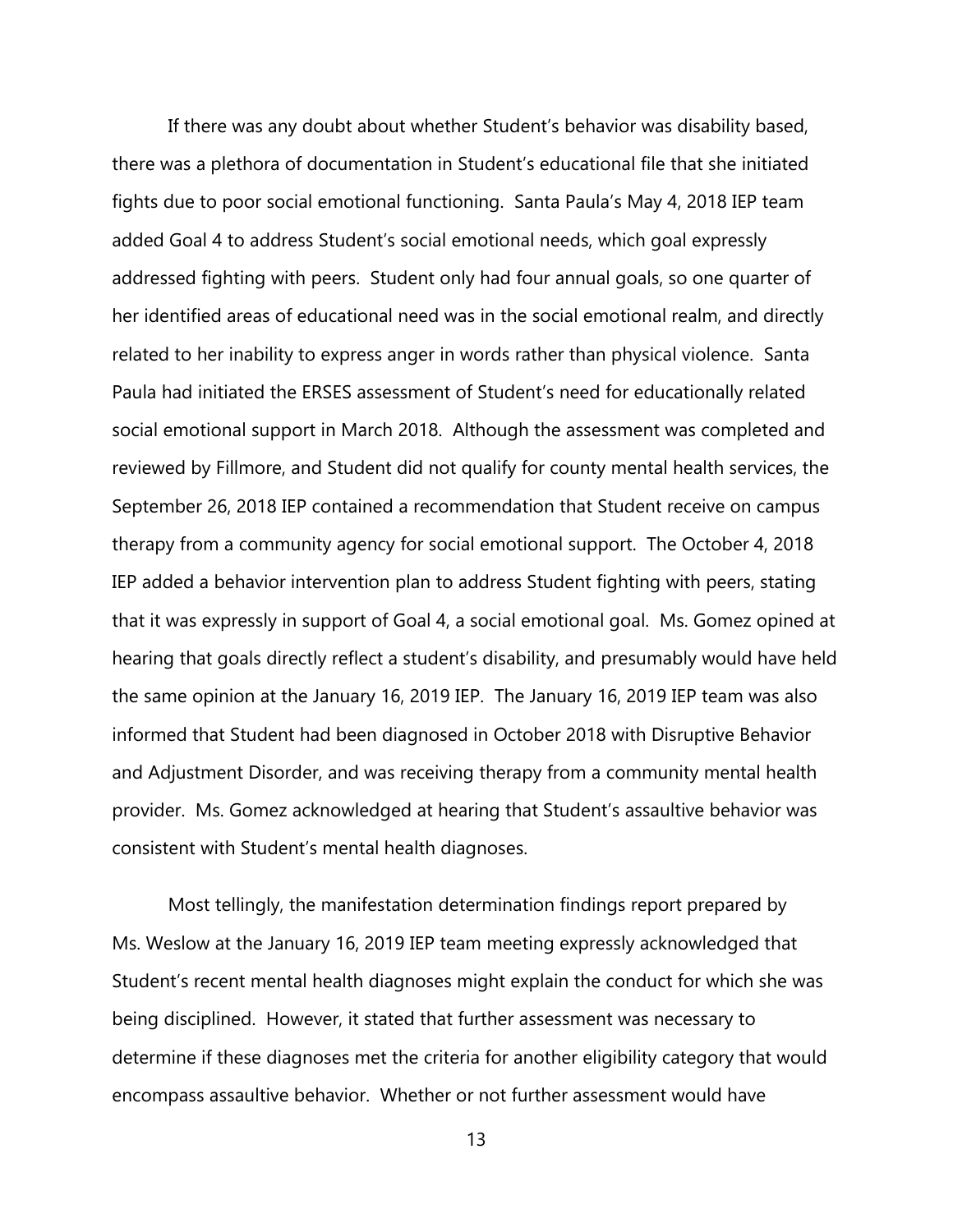identified an additional eligibility category applicable to Student's disability, her disability clearly included social emotional dysfunction and diagnosed mental health disorders that resulted in an inability to use words to express anger, and resultant physical aggression.

Ms. Cooper, Ms. Gomez, Ms. Valle and Ms. Weslow testified consistently and adamantly that, at the January 16, 2019 IEP team meeting, they considered only whether the conduct for which Student was being disciplined was related to her stated eligibility category of Specific Learning Disability. This was not a minor procedural error, but a substantive error that led to an incorrect determination.

Section 1415(k) required the manifestation determination review team to determine if the conduct in question was caused by, or had a direct and substantial relationship to Student's disability, not to her eligibility category. The IEP team knew that Student's disability included social emotional difficulty with expressing anger. Student had a social emotional goal to learn to use words instead of physical violence, and a proposed behavior support plan in support of that goal. The IEP team knew that Student had been diagnosed with mental health disorders consistent with her social emotional history and assaultive behavior. The Santa Paula team member's limitation of consideration to an eligibility category, rather than Student's known and identified disabilities, was a dereliction of its duty to consider the full range of Student's disability.

The principles of the IDEA, embodied in the legislative history, case law, and Department of Education interpretation and guidance, mandate that in matters of the appropriate education of a child with a disability, the full range of a child's disability be considered beyond the confines of the label of an eligibility category. It was not enough for the January 16, 2019 IEP team to go through the motions of reviewing the full range of information required by statute. They were also required to follow the statutory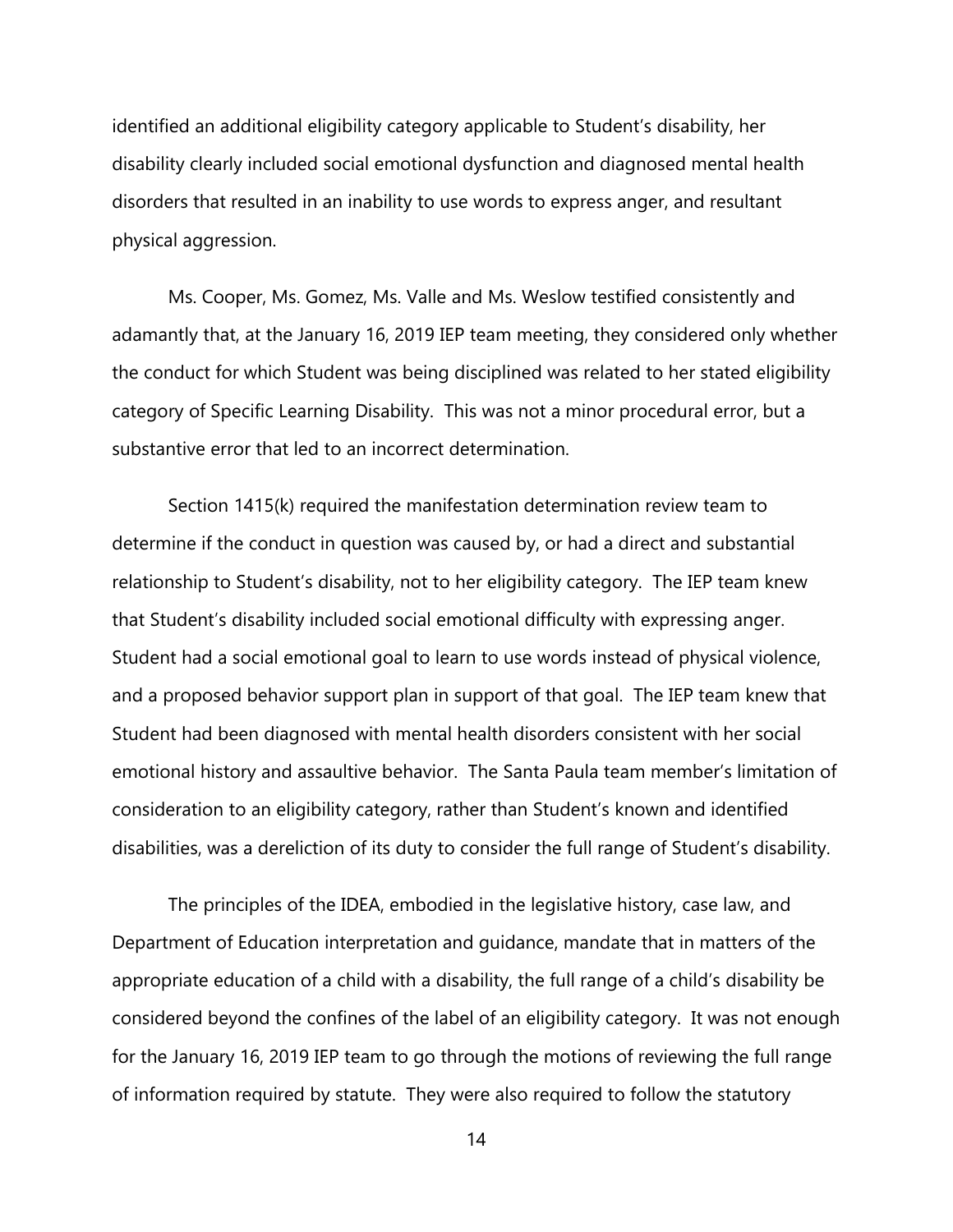requirement of using that information in the proper context, to determine the relationship between Student's disability and the conduct for which she was subject to discipline. That they did not do.

There is another Section 1415(k) that, although not directly applicable here, demonstrates the magnitude of the January 16, 2019 IEP team's error. The IDEA's protection against disciplining disabled students for manifestations of their disability was deemed so important that Congress extended it to students who had not been identified as eligible for special education services at the time of proposed discipline, if two factors exist. First, that the student engaged in behavior that violated a school rule or code of conduct. And second, that the district has knowledge, or is deemed to have had knowledge, that the student was a child with a disability before the behavior that precipitated the disciplinary action occurred. (20 U.S.C. § 1415 (k)(5)(A); 34 C.F.R. 300.534(a).) If both factors are present, a school district is considered to have a "basis of knowledge" of the child's disability, and the district is required to apply the protections of Section 1415(k). (20 U.S.C. § 1415 (k)(5)(B); 34 C.F.R. 300.534(b).) Because such a student has not been found eligible under any category, the school district needs to consider all suspected disabilities for which it has a basis of knowledge. It is illogical that the IDEA would provide greater protection to a student who is not eligible for special education, but for whom the school district has a basis of knowledge that the student is a child with a disability, than it would to a child already eligible by limiting the manifestation determination review to that student's eligibility category.

The need for caution in matters of school discipline has been repeatedly recognized by Congress, including with the passage of the Every Student Succeeds Act of 2015, which directs school districts to reduce the overuse of discipline practices that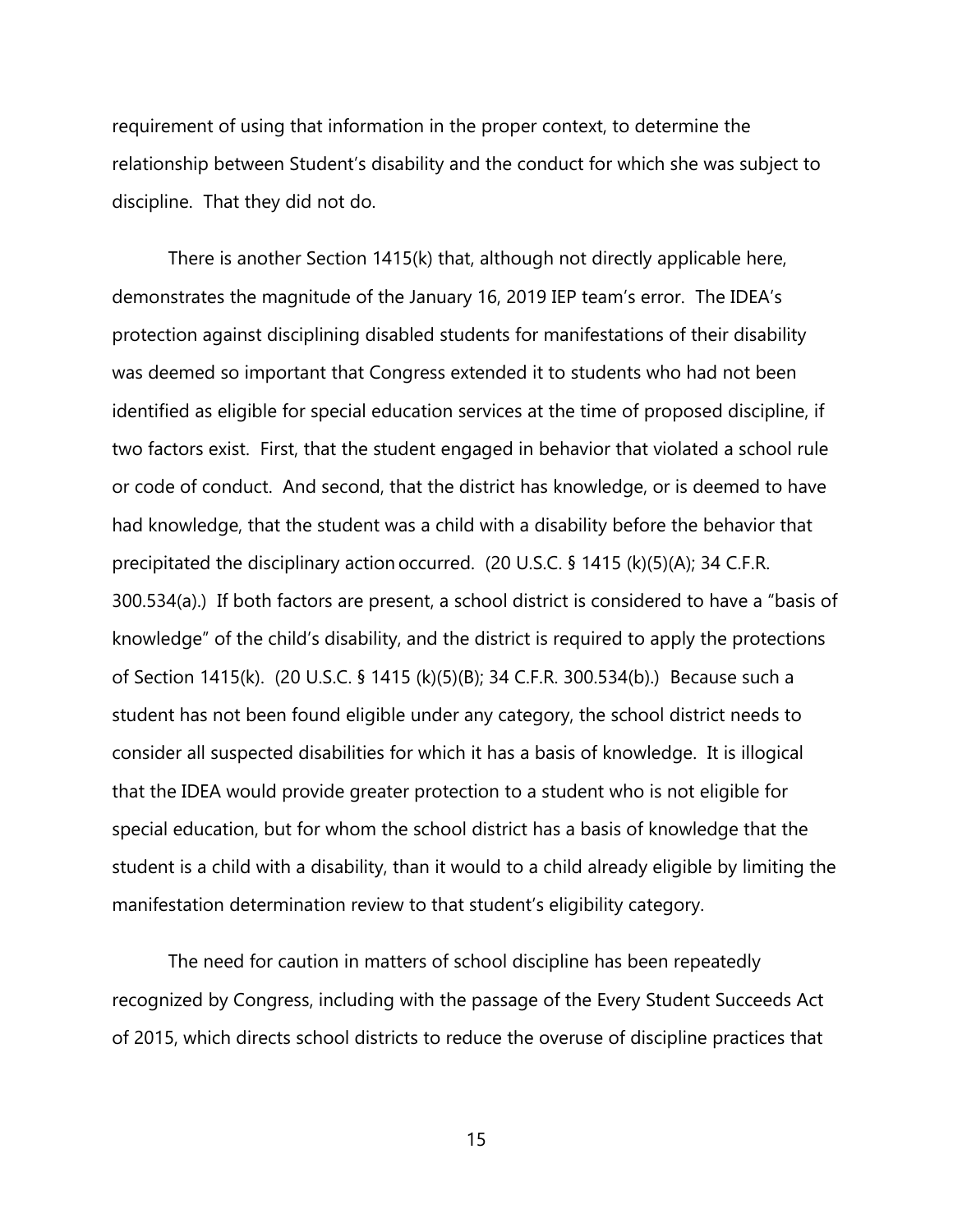remove students from the classroom for all students, which includes students with disabilities. (20 U.S.C. § 6312(b)(11).)

Under Santa Paula's interpretation of the manifestation determination review process, the IEP team did not have to consider if Student's social emotional difficulties or recent mental health diagnoses constituted a disability that caused or had a direct and substantial relationship to the assault, because such a disability was unrelated to her identified eligibility category of Specific Learning Disability. However, if Student had not yet been found eligible for special education, Santa Paula would have had knowledge of those difficulties and diagnoses, and would have been required to determine whether they constituted a disability, which they clearly do. Santa Paula would then have had to analyze whether the conduct in question was a manifestation of Student's social emotional difficulties or recent mental health diagnoses, which it clearly was. Santa Paula improperly used Student's identification as a child with Specific Learning Disability to circumvent a determination of whether her known social emotional dysfunction manifested in the assault for which she was being disciplined. In this manner, Santa Paula effectively accorded Student less protection under Section 1415(k) than a student who had not been found eligible for special education. This Expedited Decision declines to condone such an interpretation of Section 1415(k).

Lastly, it is noteworthy that the January 16, 2019 IEP team, and the manifestation determination findings report, expressly questioned whether Student's recent mental health diagnoses would explain Student's assaultive conduct and recommended further assessment. In light of the mandate of the IDEA that a child with a disability receive a FAPE, and of the disciplinary protections of Section 1415(k), once the IEP team was aware that it needed more information, it should have delayed the manifestation determination until it had the information it needed to make an informed decision. A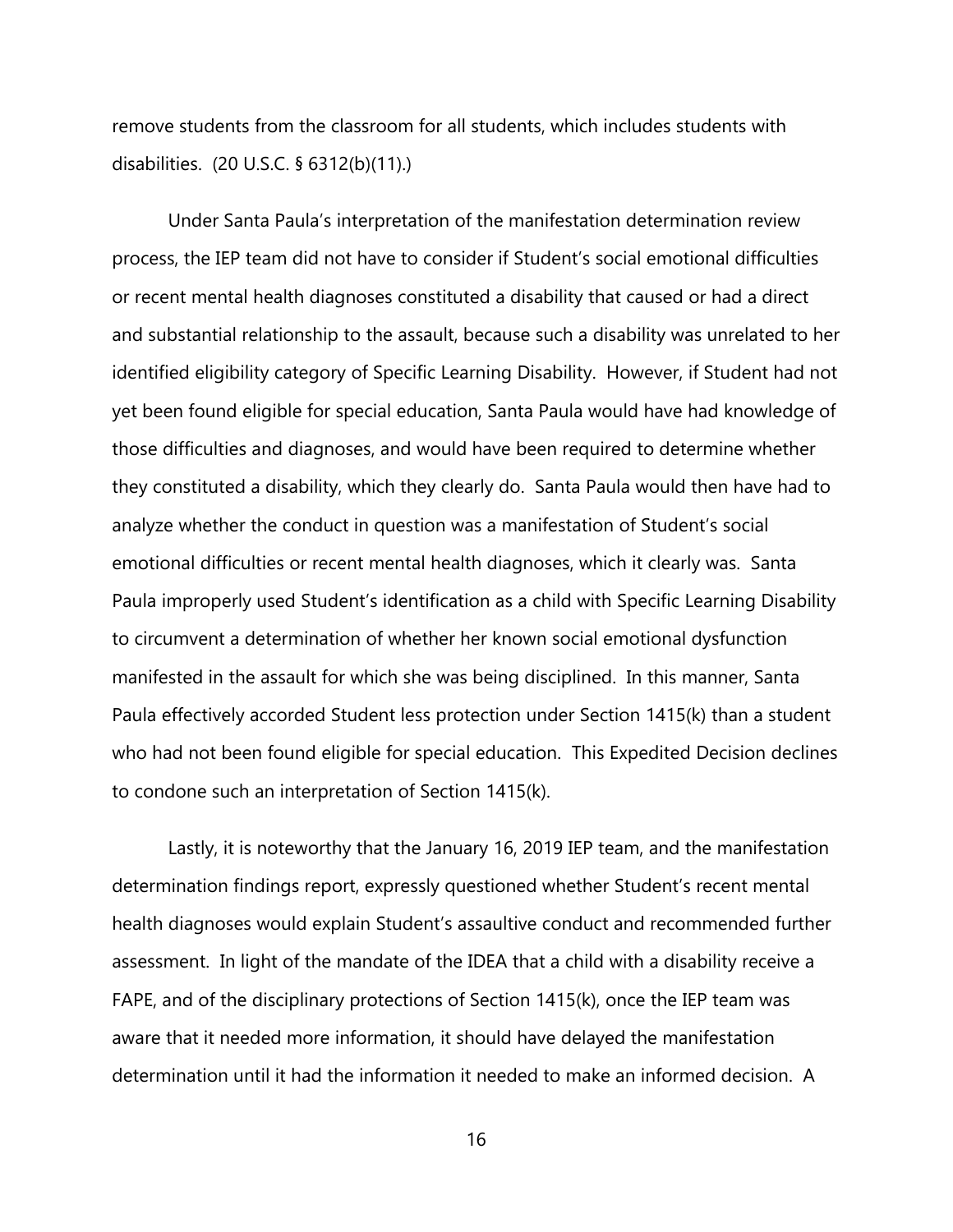manifestation determination expressly made without all relevant information, as required by statute, is a procedural error. Here, where consideration of Student's social emotional dysfunction would have established a clear connection between her disability and the conduct in question, the team's failure to delay a manifestation determination to obtain necessary information resulted in an incorrect conclusion.

The conduct for which Student's expulsion was proposed was caused by, or had a direct and substantial relationship to, Student's disability. Accordingly, Student met her burden of proof on Issue 1.

# ISSUE 2: WAS STUDENT'S CONDUCT REVIEWED AT THE JANUARY 16, 2019 MANIFESTATION DETERMINATION REVIEW TEAM MEETING THE DIRECT RESULT OF SANTA PAULA'S FAILURE TO IMPLEMENT STUDENT'S INDIVIDUALIZED EDUCATION PROGRAM, CALLED AN IEP?

Student contends that Santa Paula failed to consider the second of two questions required by a manifestation determination review, that is, whether the conduct in question was the direct result of Santa Paula's failure to implement the IEP.

Santa Paula contends that Student was only enrolled for two weeks, that her teachers were providing services and accommodations, and there was no evidence that additional counseling services would have prevented Student from engaging in a fight.

If the manifestation review team finds that the student conduct in question is either caused by or had a direct and substantial relationship to the child's disability, or was the direct failure of the school district's failure to implement the child's IEP, the conduct must be determined to be a manifestation of the child's disability. (20 U.S.C. § 1415(k)(E)(ii).) If the conduct is not a manifestation of the child's disability, regular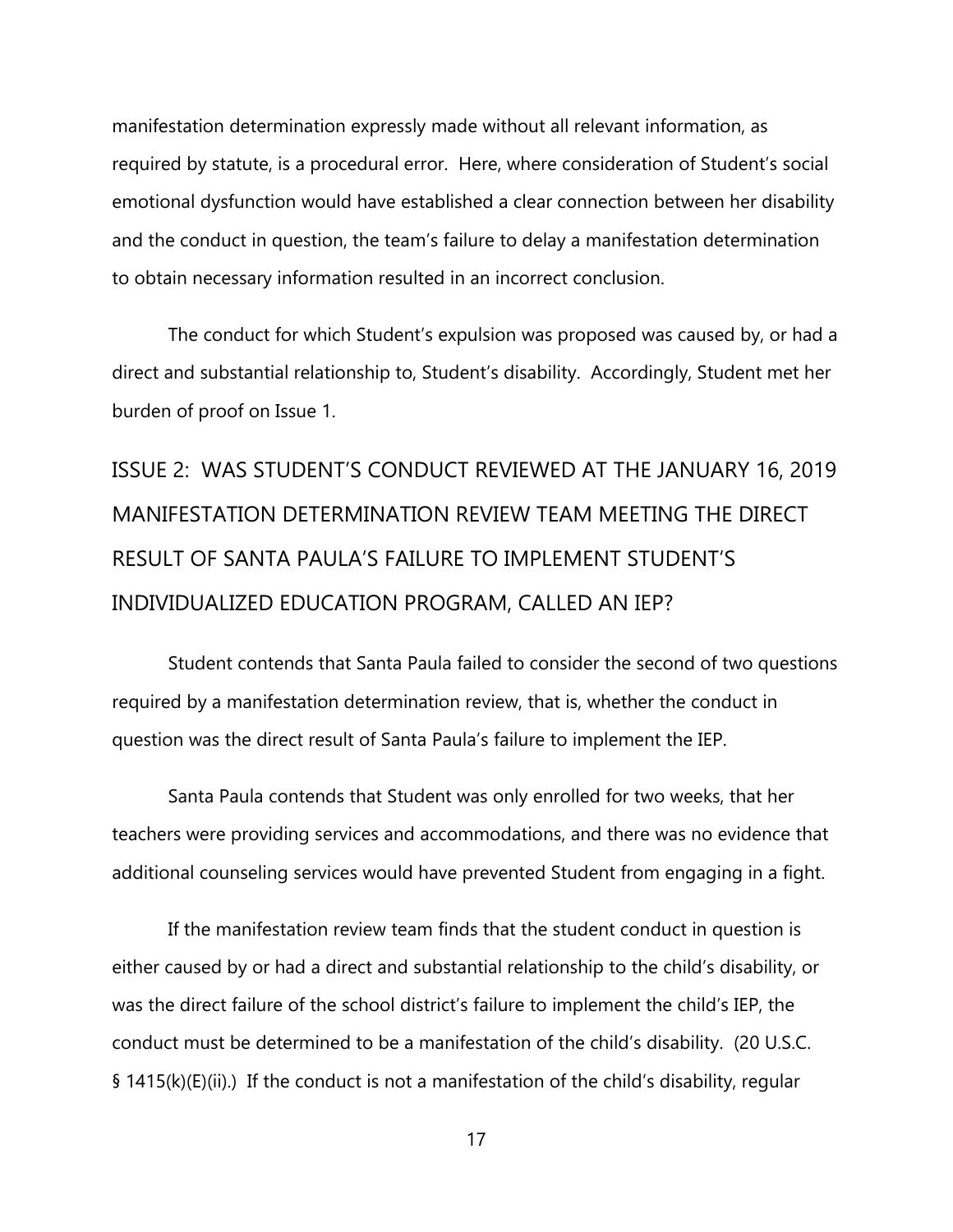disciplinary procedures apply. (20 U.S.C. § 1415(k)(C); 34 C.F.R. § 300.530(c).) Section 1415(k) mandates that the manifestation review team answer both questions in the negative before relevant disciplinary proceedings are applied.

Here, the January 16, 2019 IEP team answered the first question in the negative, that is, it found that Student's conduct was not caused by, and did not have a direct and substantial relationship to, her disability. The team was therefore required to answer the second question, whether Student's conduct was the direct result of Santa Paula's failure to implement Student's IEP, to determine if Student's conduct was a manifestation of her disability.

Other than a checked box on the January 16, 2019 IEP manifestation determination page, indicating that the behavior in question was not a direct result of Santa Paula's failure to implement the IEP, there was no evidence that the IEP team considered that question.

The manifestation determination findings report prepared by Ms. Weslow indicated that Student's current IEP was dated May 4, 2018, without reference to the September 26, 2018 IEP. However, as the September 26, 2018 IEP did not make changes to Student's services, accommodations or other supports, the IEP team would have correctly been charged to review whether Student's conduct was the result of Santa Paula's failure to implement the goals and services described in the May 4, 2018 IEP.

There was persuasive evidence that individual counseling services were not being implemented between the time Student enrolled in Santa Paula for the 2018-2019 school year and the incident. Ms. Gomez was Student's case manager and responsible for ensuring that Student's IEP was implemented, but did not know if Student's counseling services were in place prior to the fight that prompted the manifestation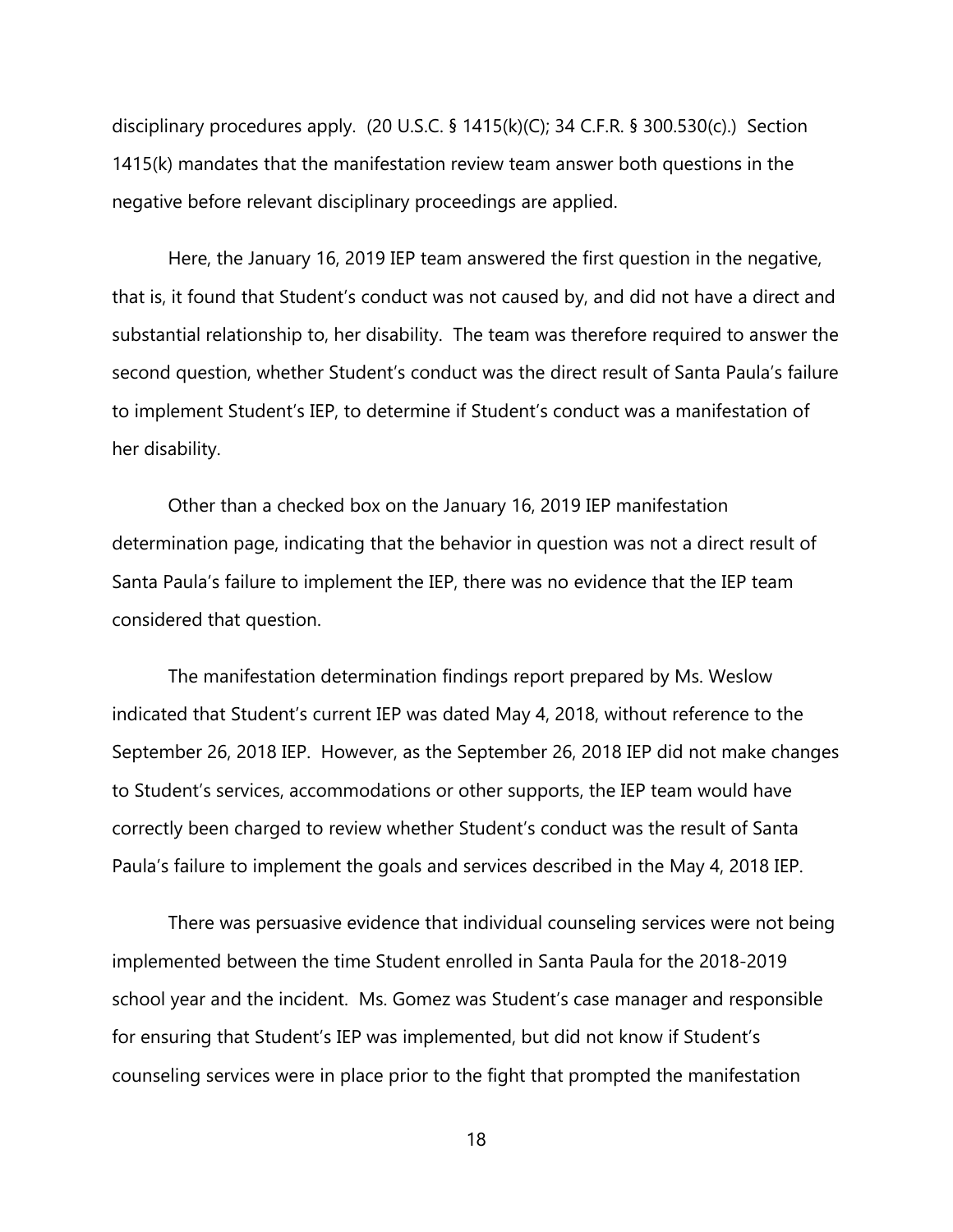determination review. As one of Student's special education teachers, she was aware of Goal 4, but explained at hearing that she could do little more than discuss with Student getting along with others, as she was not a school psychologist qualified to devise strategies for learning the coping skills referenced in that goal. Ms. Valle was a gradelevel school psychologist available to all students at the middle school, and not responsible for implementing the individual counseling services in Student's May 4, 2018 IEP. School psychologist Ms. Weslow was not aware that Student was enrolled in Santa Paula for the 2018-2019 school year until informed of the fight for which Student was subject to expulsion. It did not appear that Student was receiving the individual counseling sessions required by her May 4, 2018 IEP, or that Santa Paula was attempting to get this service implemented after Student's return to Santa Paula, to avoid precisely the type of conduct in which Student engaged.

The January 16, 2019 IEP team's pervasive lack of recall of a team discussion concerning implementation of an IEP, the lack of a reference to such discussions in the manifestation determination findings report, and Ms. Gomez's inability to recall if the relevant counseling services she was responsible to oversee had begun, established that it was more likely than not that the January 16, 2019 IEP team did not consider the question of whether Student's conduct was the result of the failure to implement the May 4, 2018 IEP and its individual weekly counseling sessions. The isolated fact that a box is checked on the manifestation determination page of the January 16, 2019 IEP to indicate that Student's behavior was not the result of a failure to implement the IEP is not persuasive evidence that such a determination was considered, or made, by the January 16, 2019 IEP team, particularly in the absence of corroborating evidence.

The failure of the January 16, 2019 IEP team to consider the second of two questions required of a manifestation determination was more than a minor procedural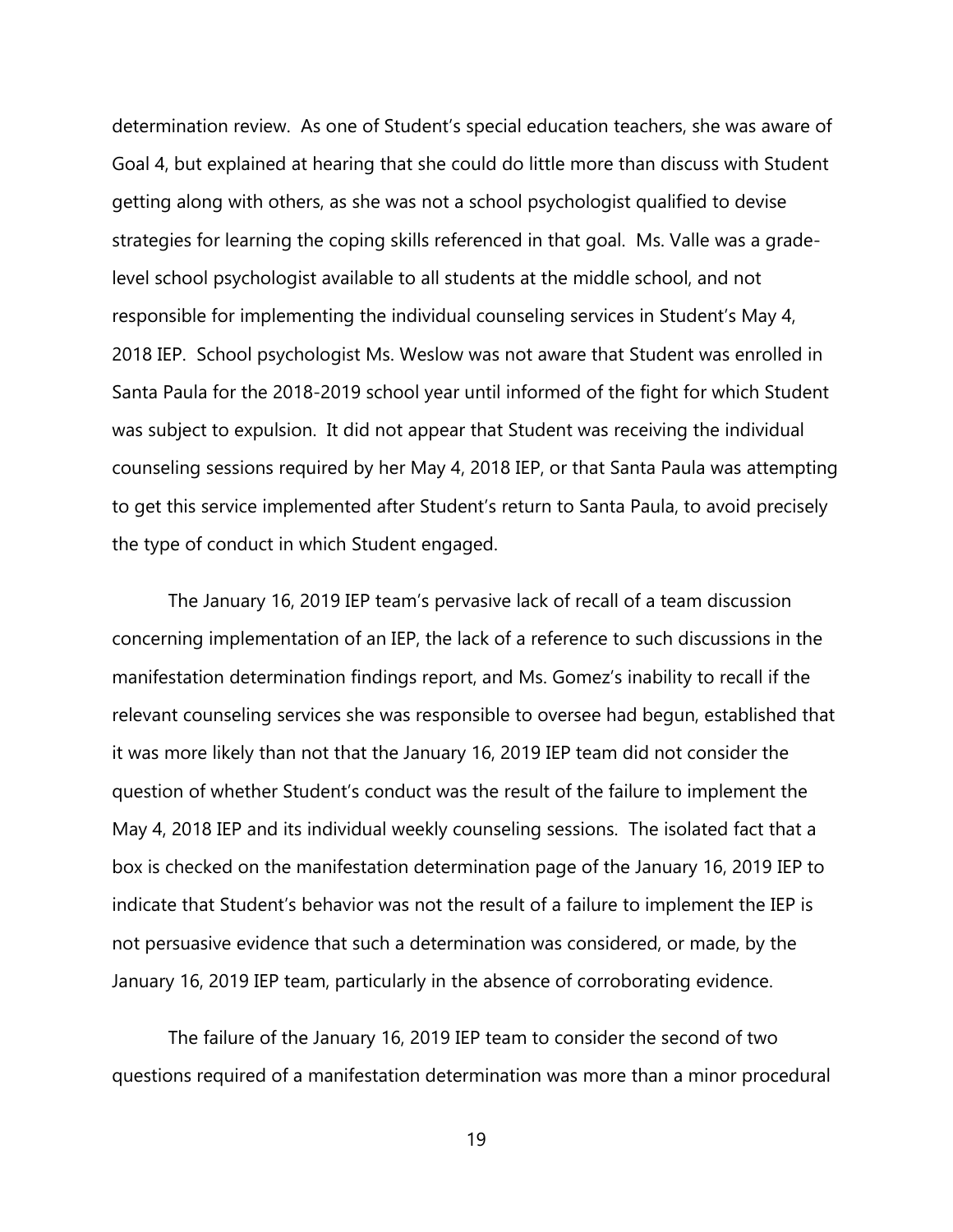error. Student had individual counseling services in place to support progress on social emotional Goal 4, to learn to avoid fights by using words to express anger instead of physical violence. Student's IEP was developed to help Student avoid exactly the type of conduct for which she was subject to expulsion proceedings. The manifestation determination was substantively flawed for failure to consider whether Student's conduct was a direct result of Santa Paula's failure to implement her IEP and provide Student with the supports she needed.

The January 16, 2019 IEP team failed to consider, or make a determination as to whether, the conduct for which Student's expulsion was proposed was a direct result of Santa Paula's failure to implement Student's IEP. Student met her burden of proof on Issue 2.

### REMEDIES

The manifestation determination by the January 16, 2019 IEP team was incorrect and substantively flawed. The conduct for which Student was subject to discipline was a manifestation of her disability, and the team failed to consider whether Student's conduct was the direct result of Santa Paula's failure to implement Student's operative September 26, 2018 IEP. As remedies, Student seeks an independent functional behavior analysis and psychoeducational evaluation, modification of her behavior intervention plan, and a finding that any expulsion was a result of Santa Paula's violation of the IDEA.

Following a determination that the conduct was a manifestation of Student's disability the law requires that the IEP team, where a behavioral intervention plan has been developed, review the behavioral intervention plan and modify it as necessary to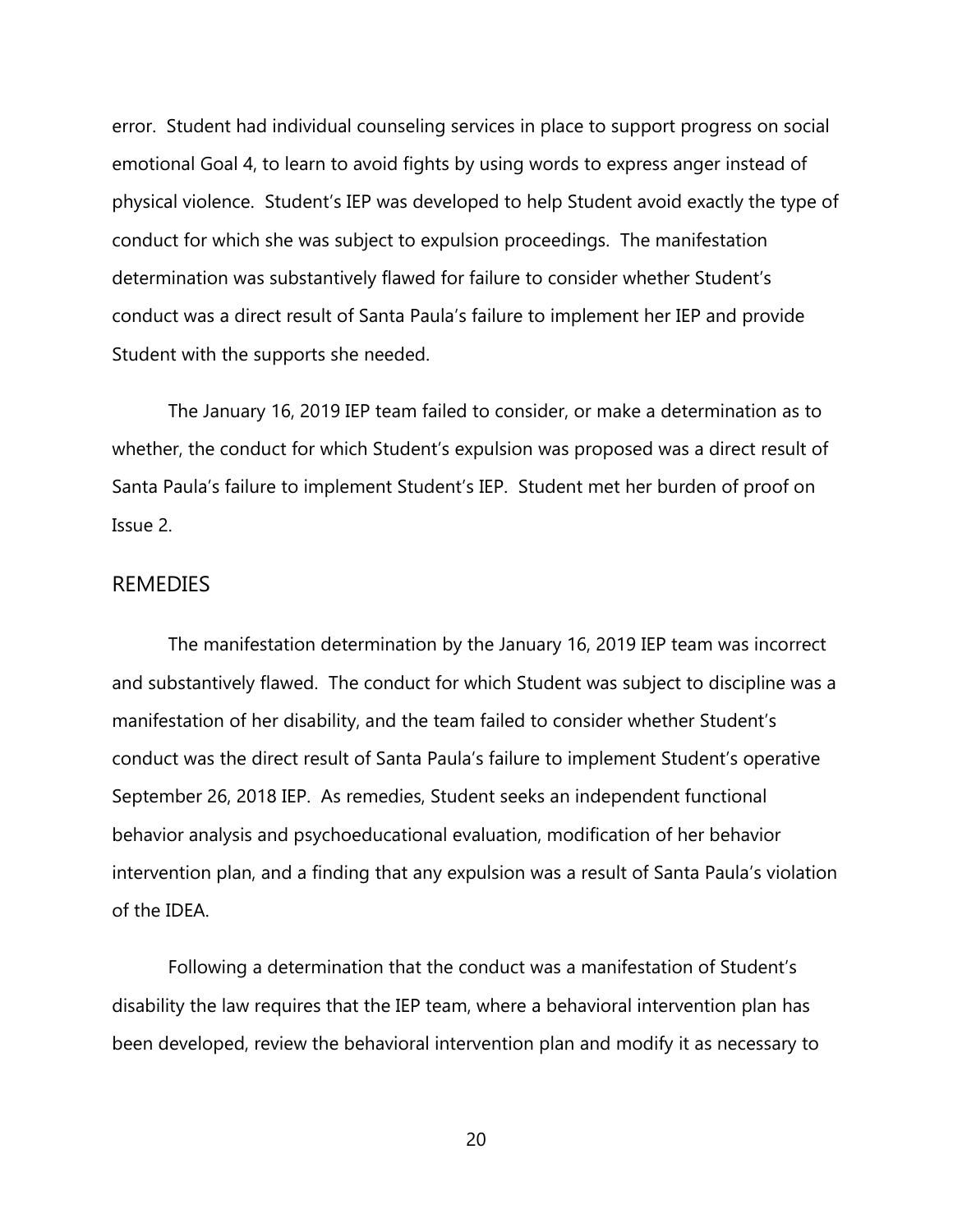address the behavior plan. (20 U.S.C. § 1415 (k)(1)(F)(ii) and (iii); 34 C.F.R. § 300.530(f)(1)(ii) and (2).)

In making a determination in an appeal of a manifestation determination, a hearing officer may return the student to the placement from which he or she was removed. Alternatively, the hearing officer may order a change in placement to an appropriate interim alternative educational setting for not more than 45 school days, if it is determined that maintaining the current placement of such child is substantially likely to result in injury to the child or to others. (20 U.S.C. § 1415(k)(3)(B)(ii)(I) and (II); 34 C.F.R. § 532(b)(2)(i) and (ii).)

Here, the events of this appeal are remote in time. The manifestation determination appealed by Student occurred during the 2018-2019 school year. According to Student's complaint, she returned to her placement in middle school in Santa Paula at the beginning of the 2019-2020 school year. The 2019-2020 school year will have ended by the time this Expedited Decision is issued. No evidence was introduced regarding whether Student was actually expelled, Student's current placement, current behaviors, or the need for a functional behavior assessment. No evidence was introduced that Student's current IEP contains a behavior intervention plan. Accordingly, this Expedited Decision declines to order an independent functional behavior analysis or psychoeducational evaluation, or to order modification of any behavior intervention plan. This Expedited Decision does not bar Student from seeking the same or similar remedies for a denial of FAPE upon an appropriate showing in the non-expedited hearing in this due process proceeding.

This Expedited Decision does find that because of Santa Paula's erroneous decisions during the manifestation determination team meeting, Santa Paula's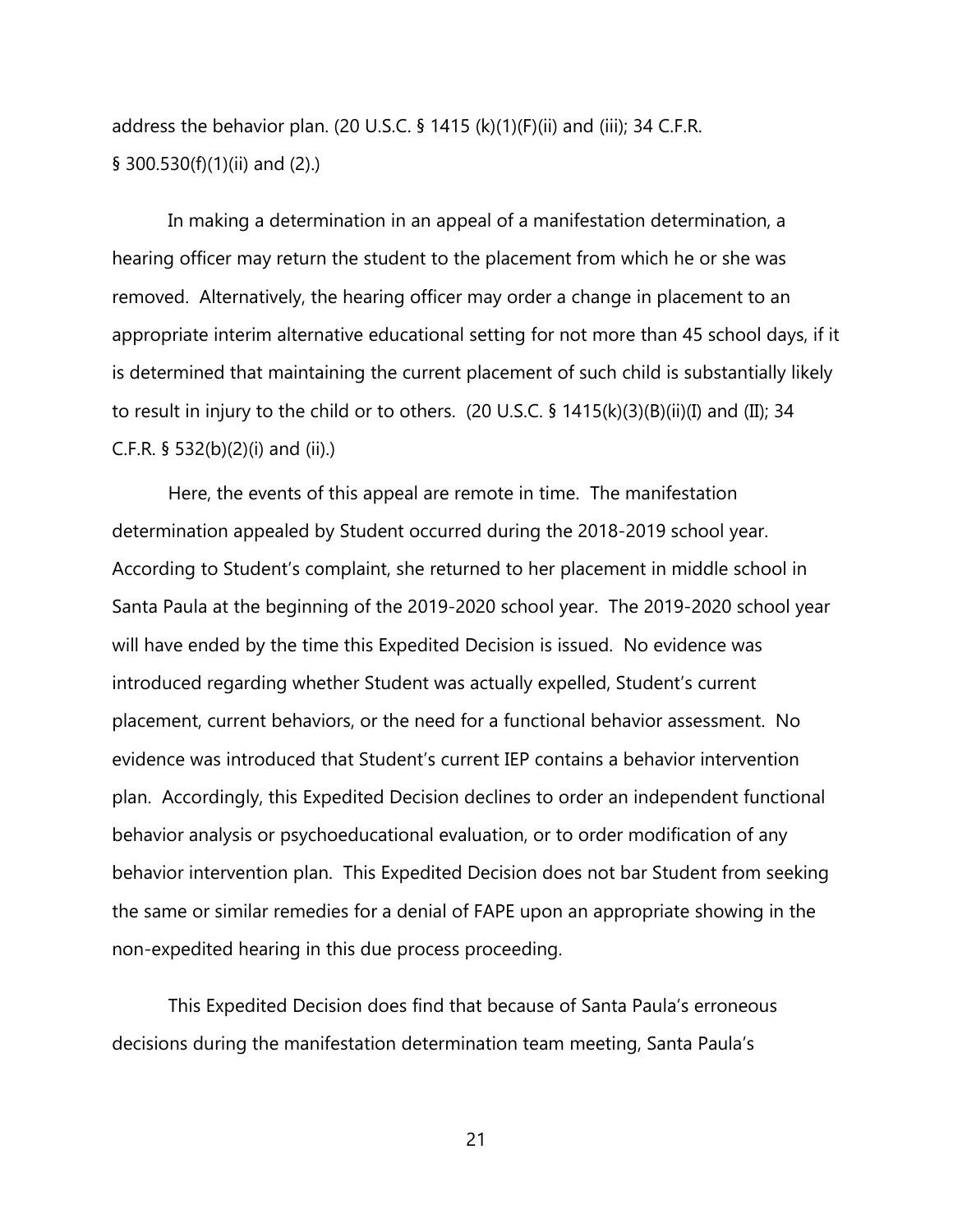determination that Student's conduct was not a manifestation of her disability is invalid, and shall be removed from Student's educational record.

### CONCLUSIONS AND PREVAILING PARTY

As required by California Education Code section 56507, subdivision (d), the hearing decision must indicate the extent to which each party has prevailed on each issue heard and decided.

ISSUE 1: Student's conduct reviewed at the January 16, 2019 manifestation determination review team meeting was caused by, or had a direct and substantial relationship to, Student's disability. Student prevailed on Issue 1.

ISSUE 2: Santa Paula failed to review at the January 16, 2019 manifestation determination review team meeting whether Student's conduct was the direct result of Santa Paula's failure to implement Student's individualized education program. Student prevailed on Issue 2.

### ORDER

- 1. The January 16, 2019 manifestation determination that Student's conduct in causing, attempting to cause, or threatening to cause physical injury to another person was not a manifestation of her disability is reversed.
- 2. Santa Paula shall expunge Student's educational records by purging all references to her expulsion from her education records related to the disciplinary incident at issue at the January 16, 2019 manifestation determination meeting.
- 3. Student's other requested remedies are denied.